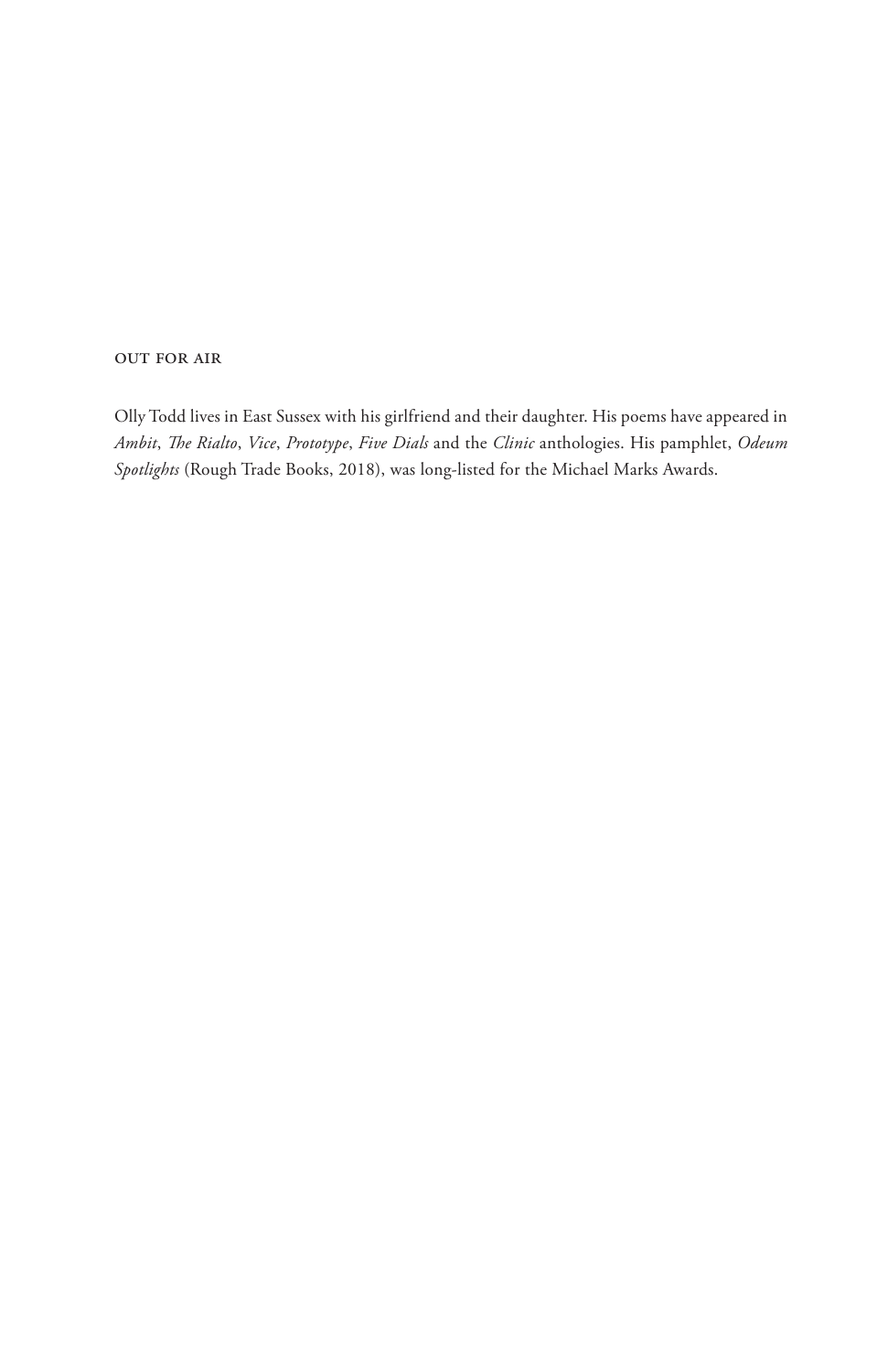## also by olly todd

*Odeum Spotlights* (Rough Trade Books, 2018)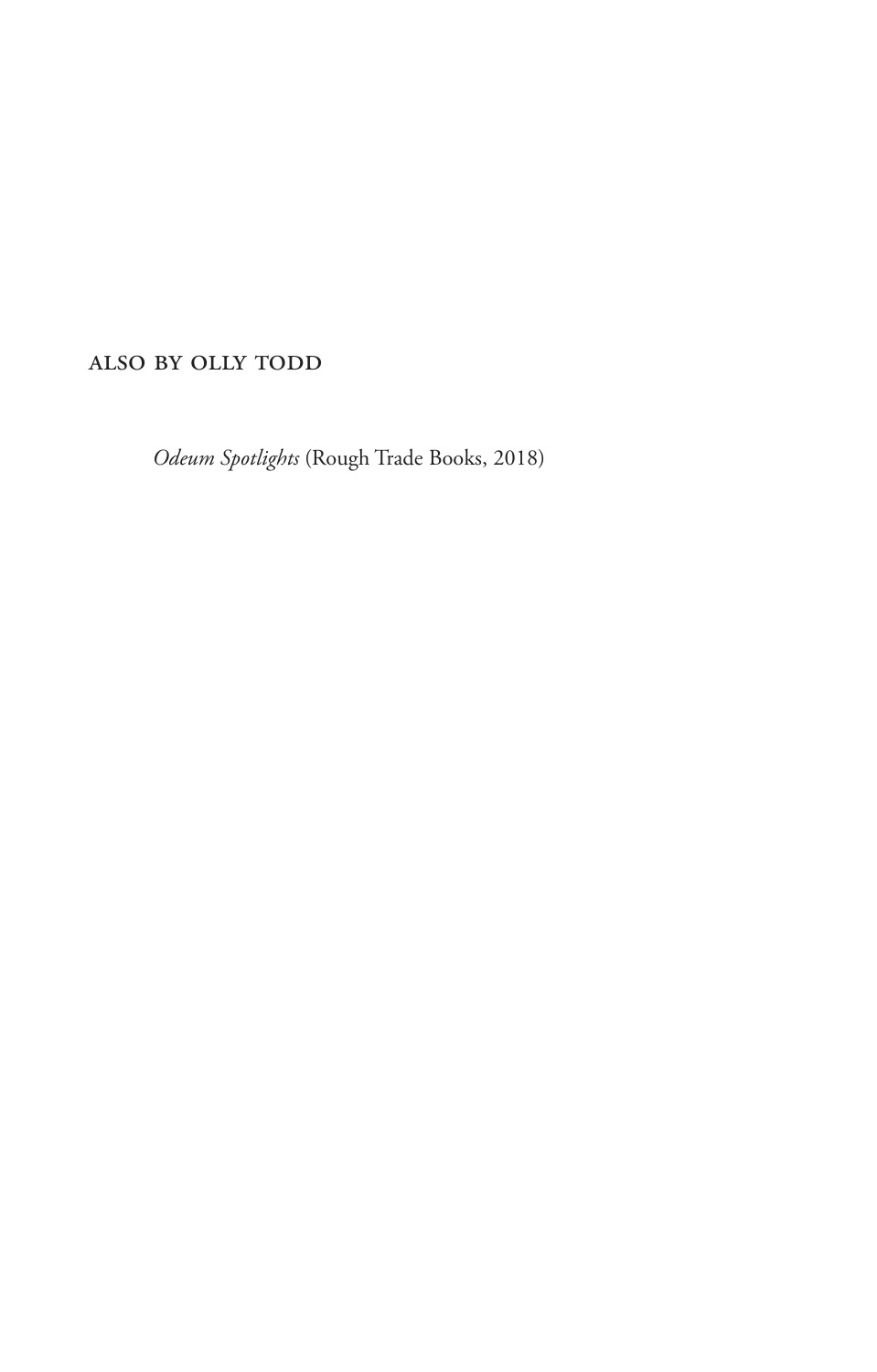Out for Air

## **OLLY TODD**

Penned in the Margins **LONDON**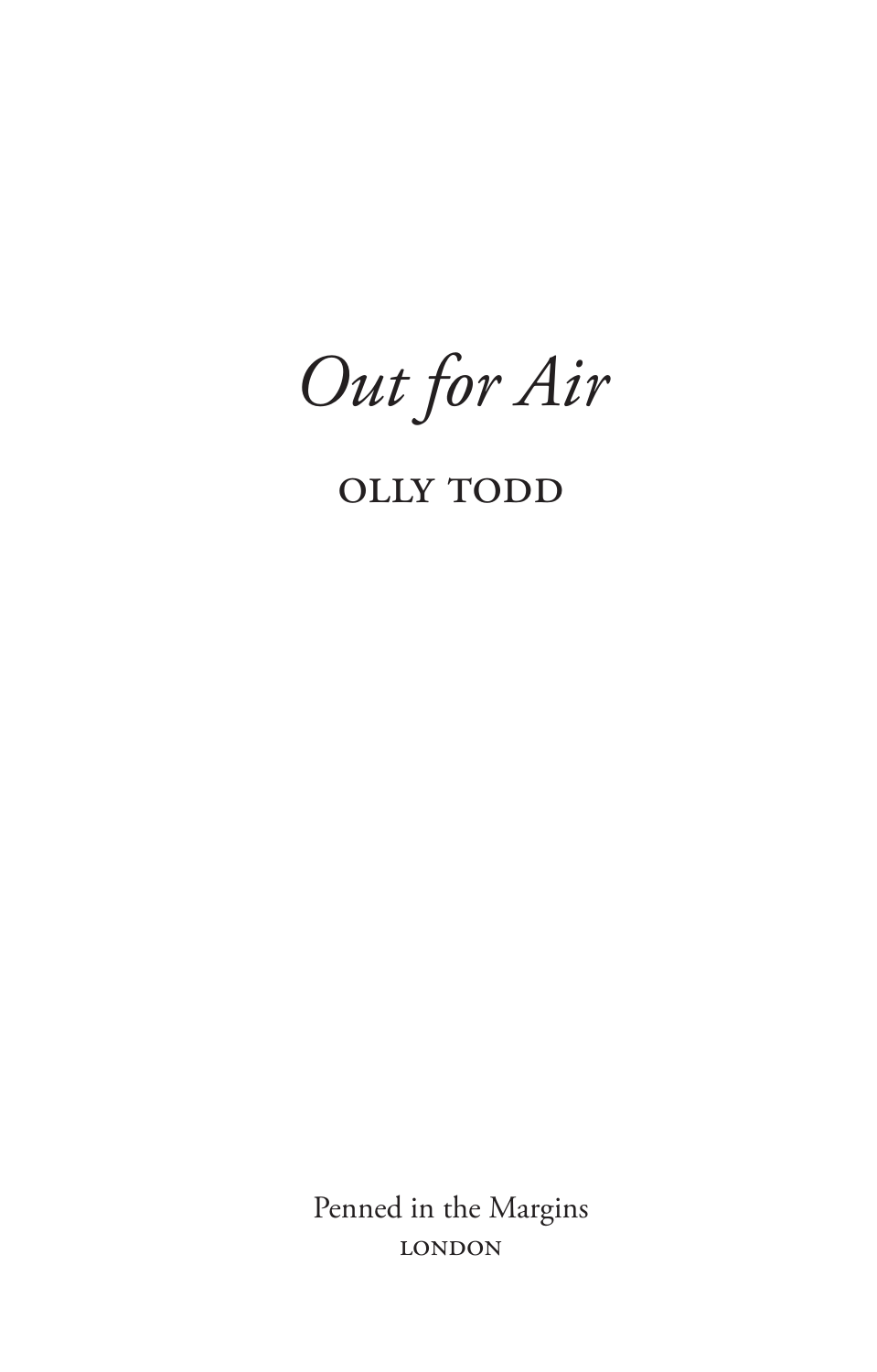published by penned in the margins Toynbee Studios, 28 Commercial Street, London E1 6AB www.pennedinthemargins.co.uk

#### All rights reserved © Olly Todd, 2022

The right of Olly Todd to be identified as the author of this work has been asserted by him in accordance with Section 77 of the Copyright, Designs and Patent Act 1988.

This book is in copyright. Subject to statutory exception and to provisions of relevant collective licensing agreements, no reproduction of any part may take place without the written permission of Penned in the Margins.

First published 2022

Printed in the United Kingdom by TJ International

ISBN 978-1-913850-07-4

This book is sold subject to the condition that it shall not, by way of trade or otherwise, be lent, re-sold, hired out, or otherwise circulated without the publisher's prior consent in any form of binding or cover other than that in which it is published and without a similar condition including this condition being imposed on the subsequent purchaser.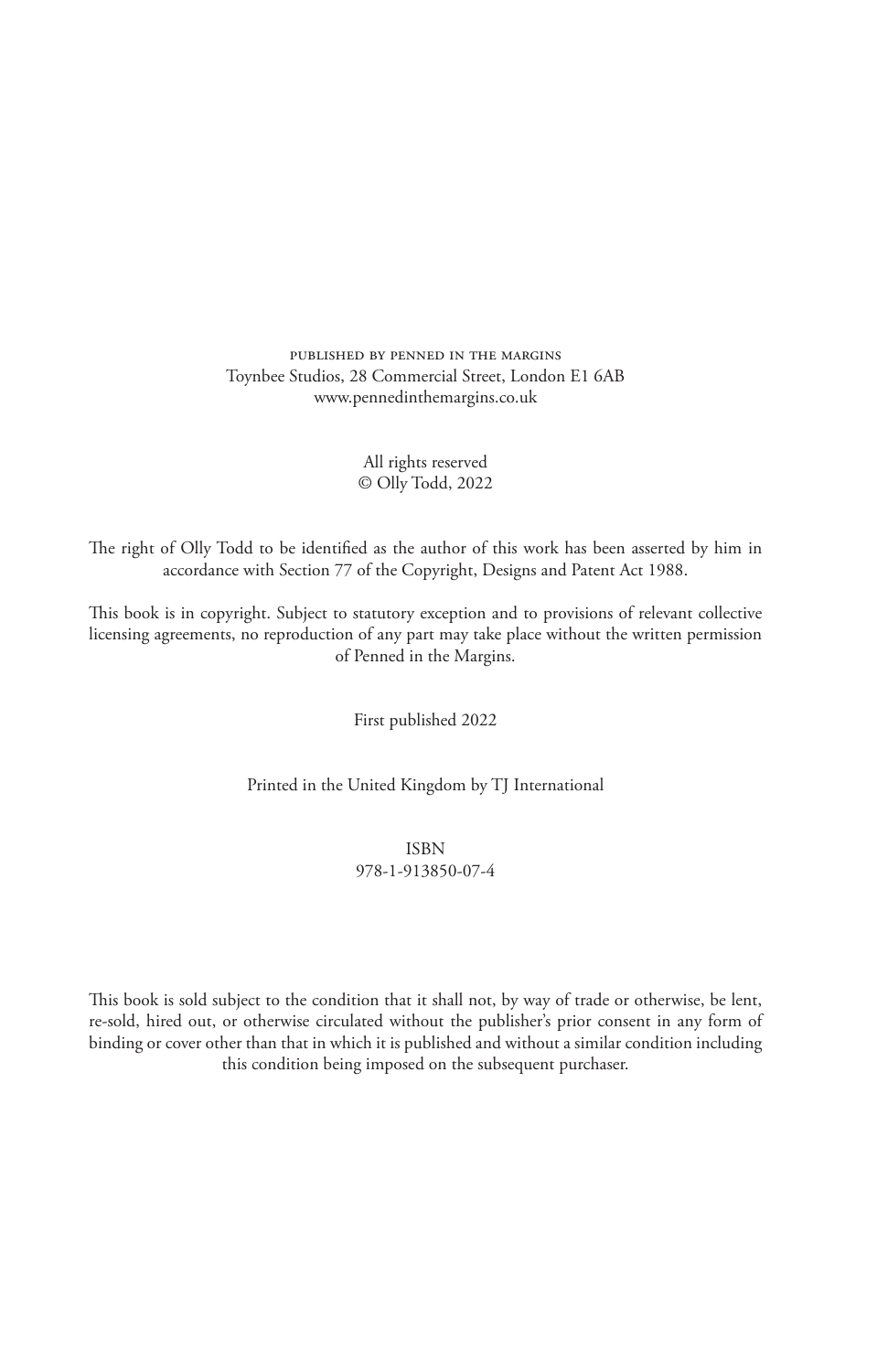### **CONTENTS**

| The Fuel                                  | 11 |
|-------------------------------------------|----|
| Tides                                     | 14 |
| Leaving Goshen                            | 15 |
| The Spiralist                             | 18 |
| Yes, Oleaginous                           | 19 |
| Walking to Camberwell                     | 21 |
| NX RD                                     | 22 |
| <b>Ether Including Voices</b>             | 24 |
| Oaks                                      | 25 |
| Low Tops                                  | 27 |
| Ululation                                 | 29 |
| Features of a Flight Path                 | 31 |
| Century Boulevard                         | 33 |
| Marines                                   | 35 |
| Repose on the Flight into Egypt           | 37 |
| Is This to Be That                        | 38 |
| <b>Now</b>                                | 39 |
| Sparrow                                   | 41 |
| Rocks                                     | 43 |
| The Room of a Mile                        | 50 |
| The Aircraft in the Space Below the Plane | 52 |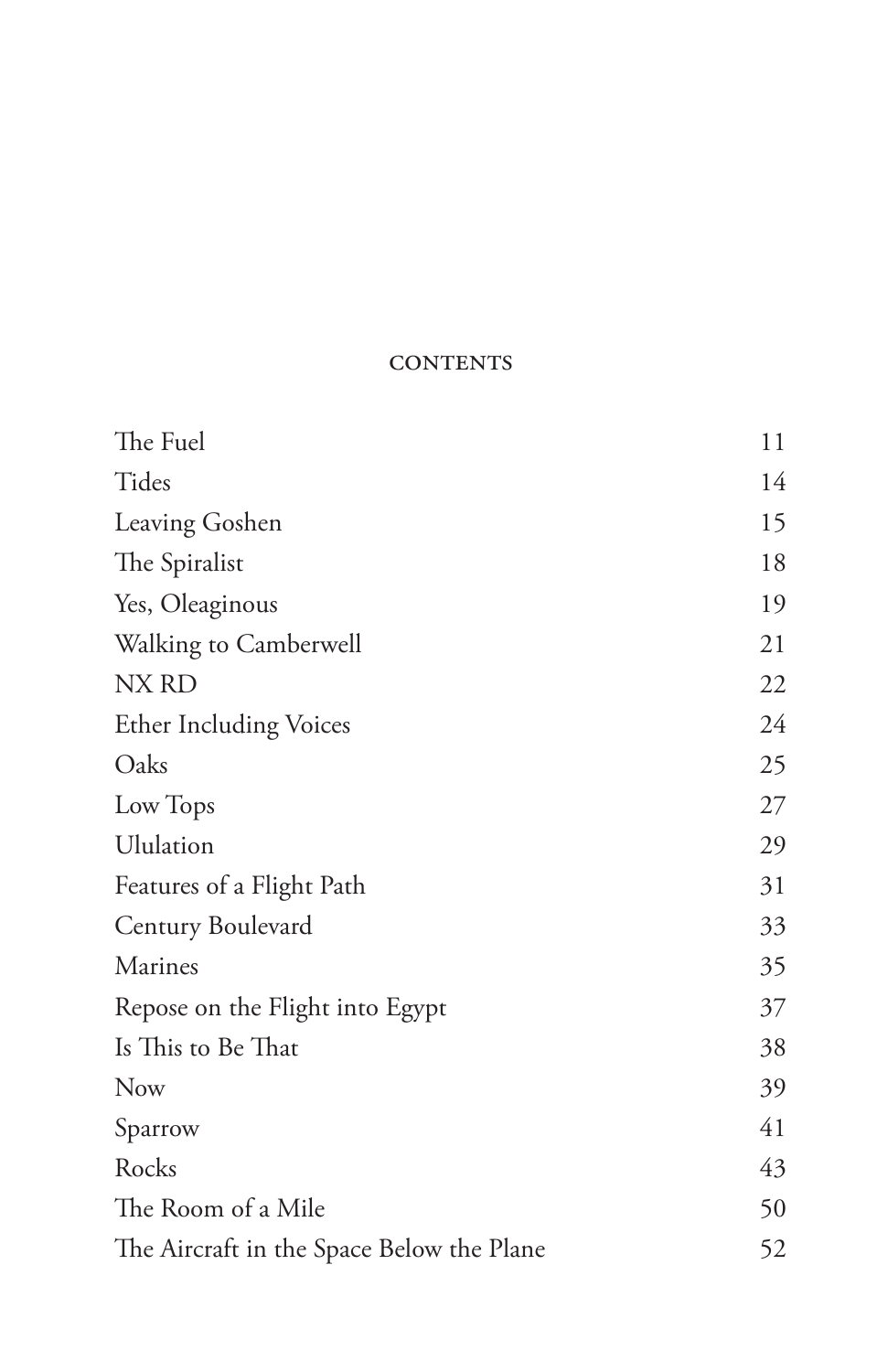| Two Thoughts on a Hartlepool Sound Mirror | 54 |
|-------------------------------------------|----|
| The Replacement                           | 56 |
| Tilia                                     | 58 |
| Memories of a Sponge                      | 60 |
| <b>TIXE</b>                               | 62 |
| Milan                                     | 64 |
| Just Think                                | 65 |
| O'Meally Frees a Seagull                  | 66 |
| Arisings                                  | 69 |
| Cool                                      | 71 |
| Us and Them                               | 74 |
| Entonox                                   | 77 |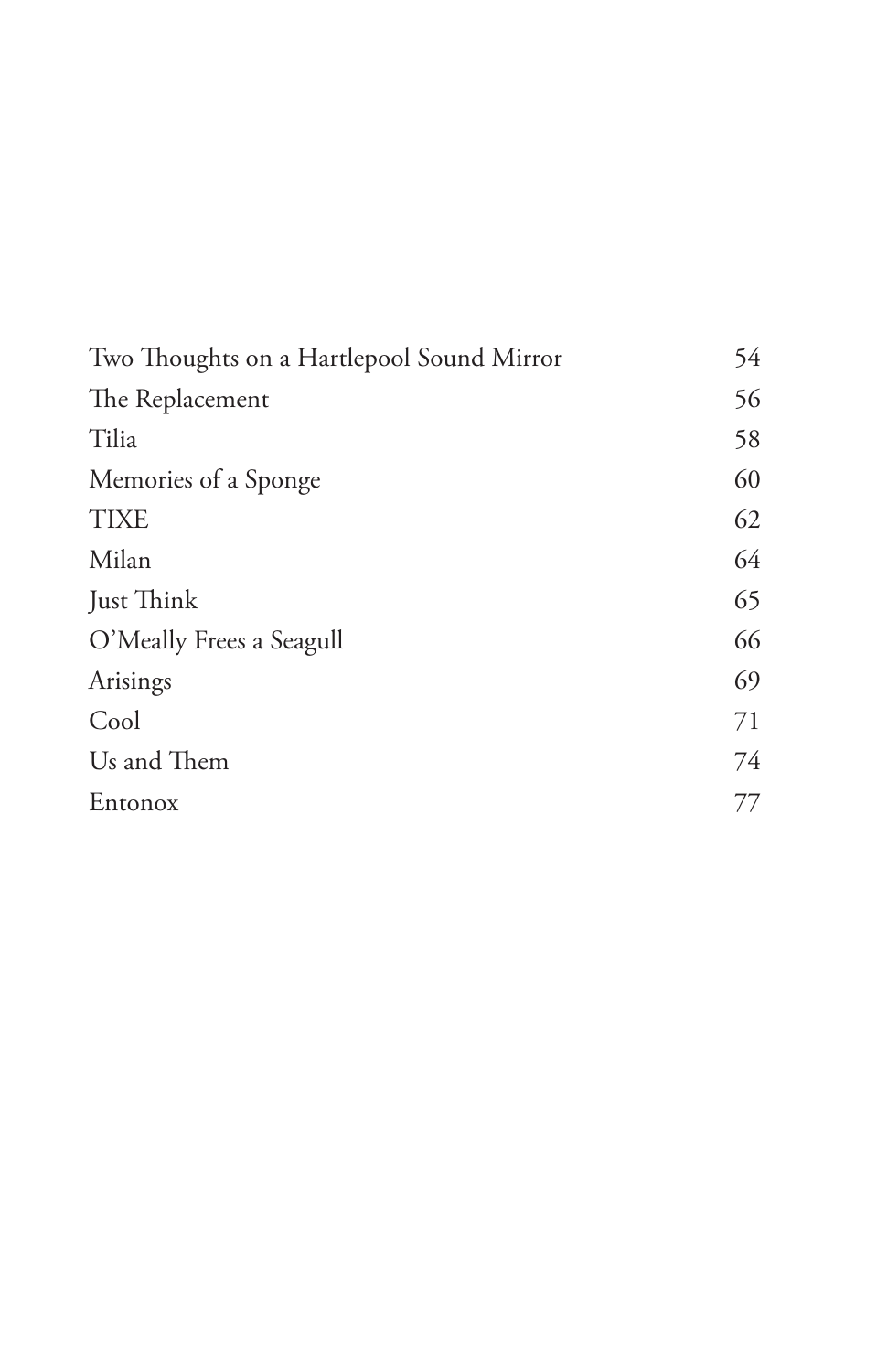Yan, tyan, tethera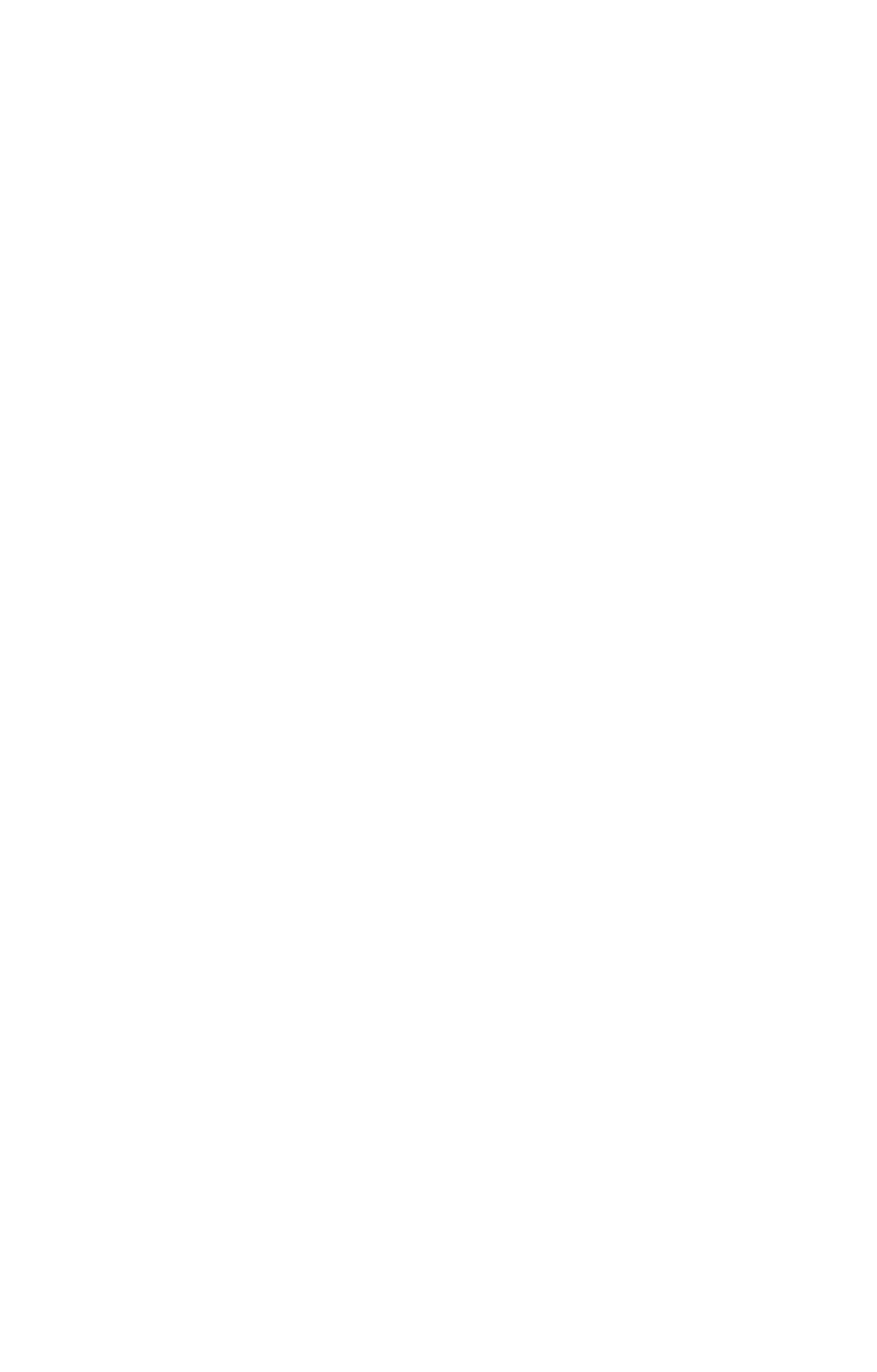*Out for Air*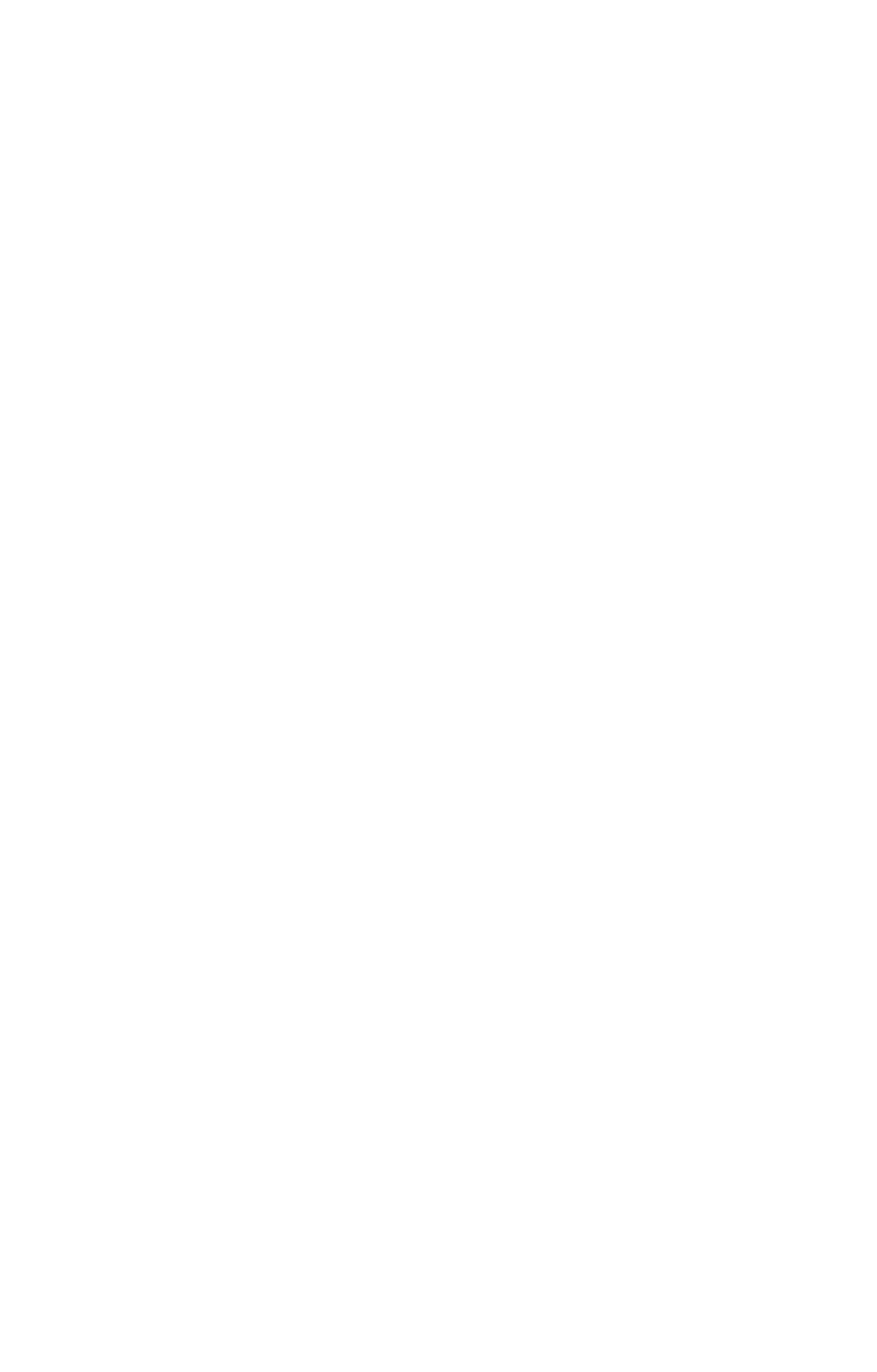# The Fuel

A man so Embarcadero as to be emanating bridges. The big red one. The one over the oil farms. Any but the one that rippled.

For one skater in the backseat of his future to travel safely across. For another fishing out a windcheater in the rucksack of his ambition to shelter under.

And the bridges are endless beyond the cantilever of reality and the waters are friendly, lapping at the trusses

and Cow Hollow High's canteen chairs look between their legs for his manoeuvres; its scholars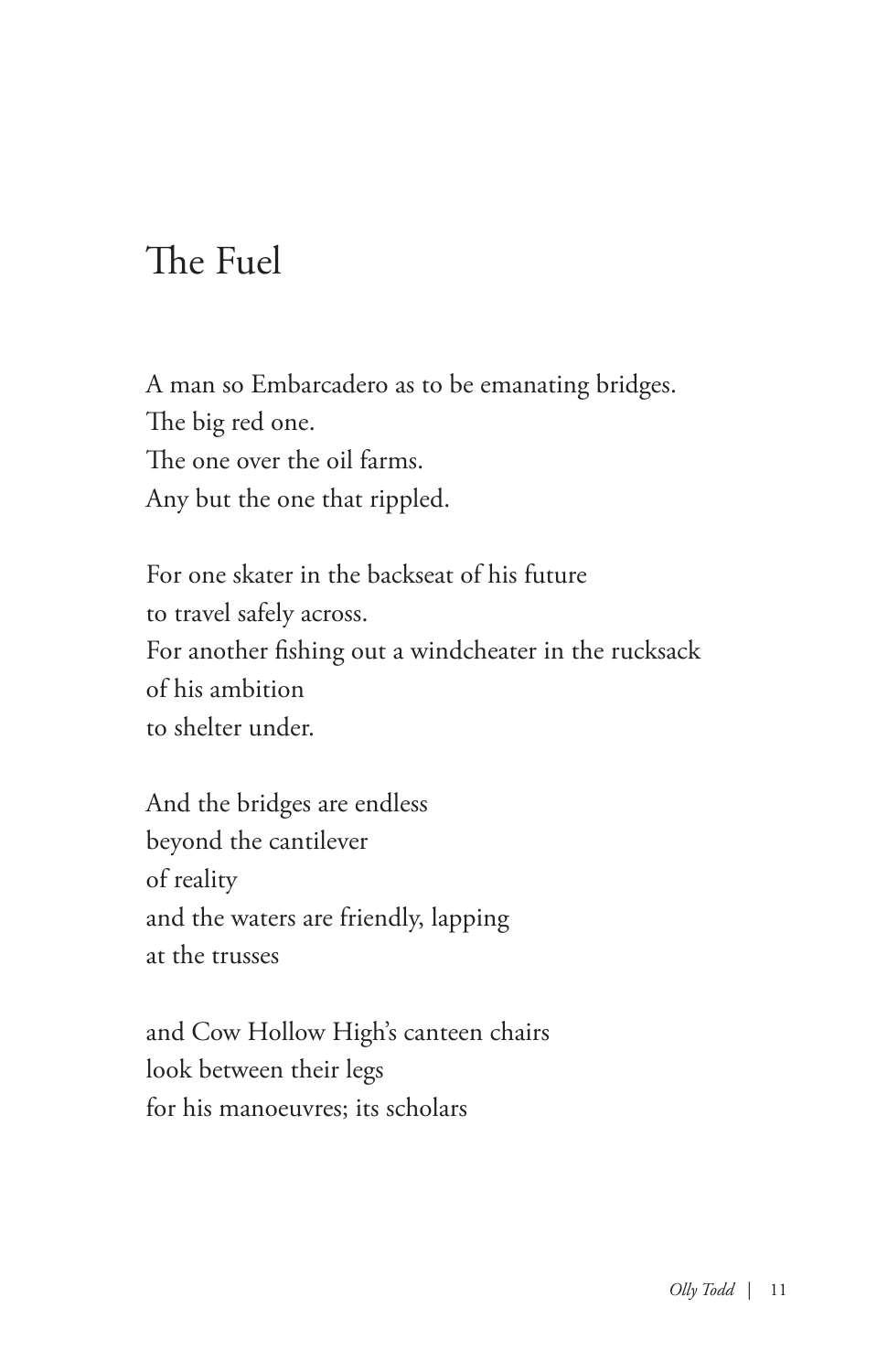grip their pens; its corridor floors shine.

A man so Presidio as to be the plateau of hills. The eight-hairpin cobbled one. The one with the hotels with the cellophaned bear claws for breakfast. The one mellowing out past west-flank Black Rock. Any but the one where speeding car wing mirrors brush T-shirt sleeves.

For one skater timing traffic from a hillcrest café to get the green lights. For another re-reascending to roll instead of stroll for a welcome sec, blissing out calves, quads, glutes.

And the hills are summitless above the bedrock and the gradients are kind, rendering off the curbcuts